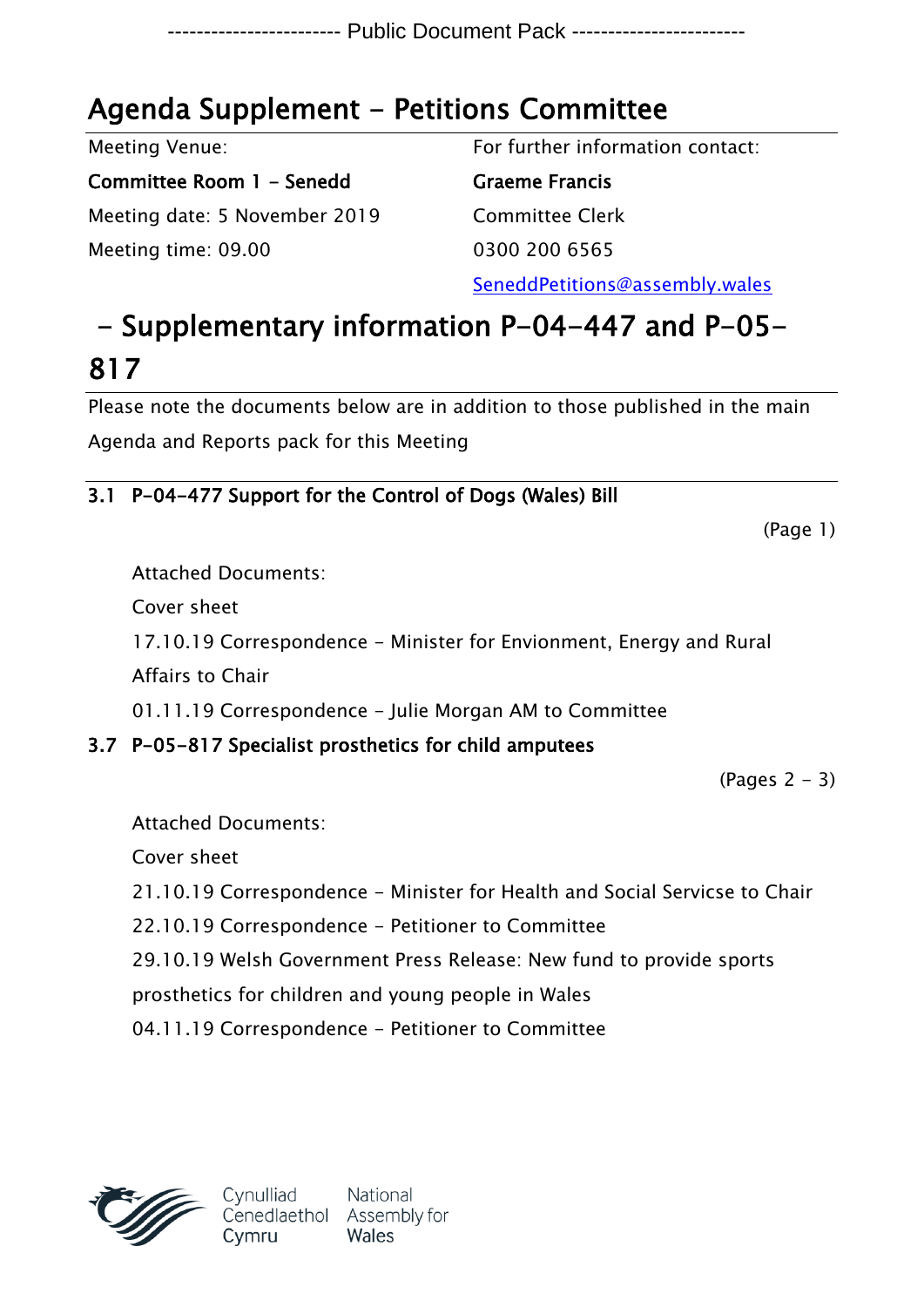### **P-05-477 Support for the Control of Dogs (Wales) Bill, Correspondence – Julie Morgan AM to Committee, 01.11.19**

Thank you very much for your email below to my constituent, Cllr Dilwar Ali.

I understand from the letter from Lesley Griffiths, Minister for Environment, Energy and Rural Affairs, that Middlesex University is undertaking research, which when completed, will be discussed with the devolved nations. I would therefore be grateful if Cllr Ali's petition hearing could be postponed until this research and consultation has been completed. Agenda Item 3.1<br>
Progs (Wales) Bill, Correspondence – Julie<br>
Pelow to my constituent, ClIr Dilwar Ali.<br>
y Griffiths, Minister for Environment, Energy<br>
y Simeraking research, which when<br>
devolved nations. I would therefore

Best wishes

Julie

**Julie Morgan AC/AM Aelod Cynulliad Gogledd Caerdydd Assembly Member for Cardiff North**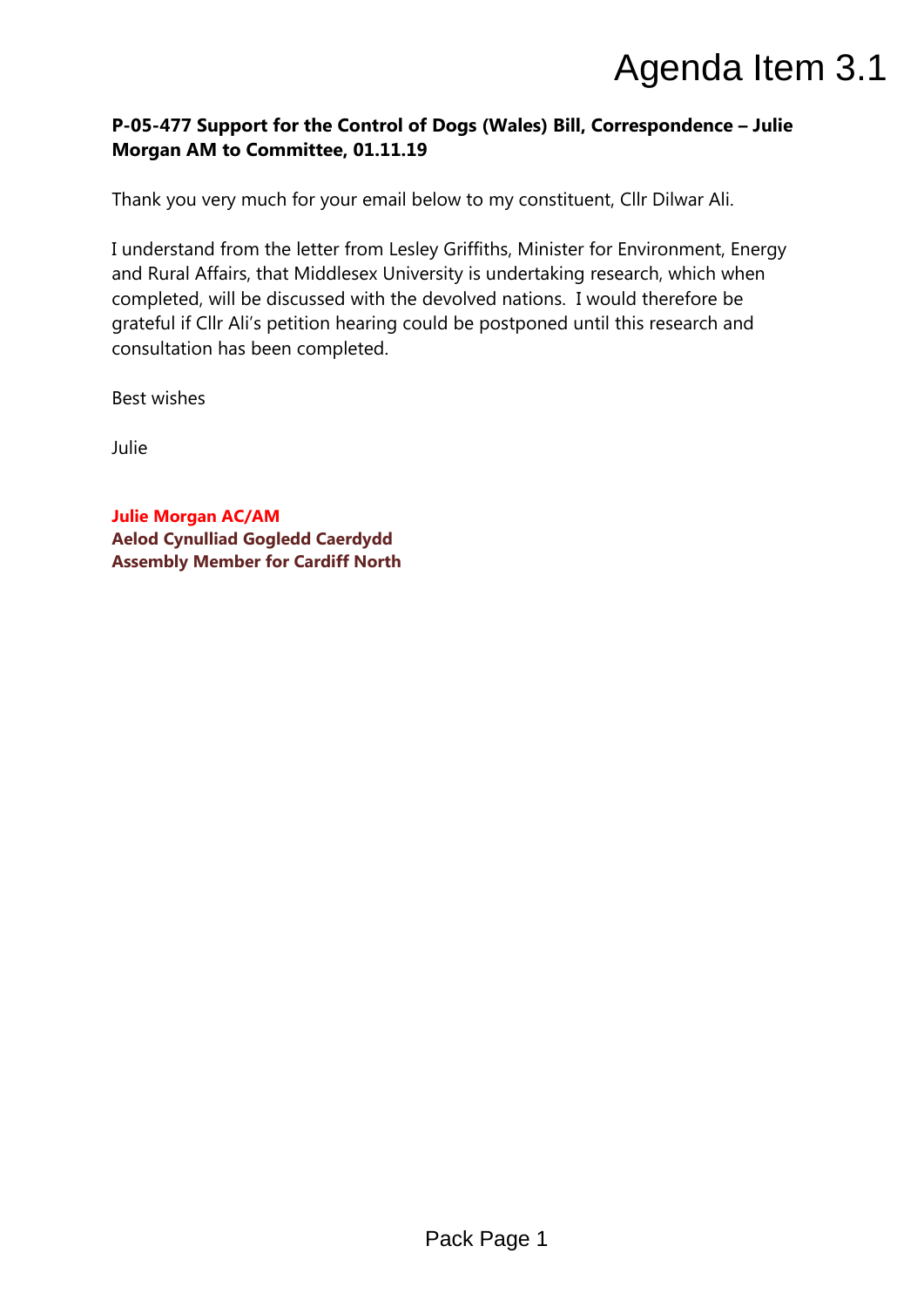**P-05-817 Specialist prosthetics for child amputees, Welsh Government [Press](https://gov.wales/new-fund-provide-sports-prosthetics-children-and-young-people-wales) [release](https://gov.wales/new-fund-provide-sports-prosthetics-children-and-young-people-wales), 29.10.19**

### **New fund to provide sports prosthetics for children and young people in Wales**

Health Minister Vaughan Gething has announced a new fund to provide specialist sport prosthetics for children and young people in Wales.

Whilst a range of prosthetic equipment is already provided on the NHS, specialist sports prosthetics, like running blades, have not been routinely available until now.

The funding of £417,000 a year will provide extra staff and resources at three specialists centres in Cardiff, Swansea and Wrexham, where children and young people under 25 can be assessed and provided with running and swimming prosthetics. The fund will open from April next year and children and young people can discuss this at their next regular assessment for their prostheses. **Agenda Item 3.7**<br>**P-05-817 Specialist prosthetics for child amp**<br>**release. 29.10.19**<br>**New fund to provide sports prosthetics for c<br>Health Minister Vaughan Gething has announce<br>sport prosthetics for children and young peop** 

Mr Gething said:

"We want all our children and young people to enjoy an active lifestyle. This new fund will support the next generation of children and young disabled people to be more active. I hope all those eligible will apply to the fund and enjoy the benefits of an active lifestyle."

Ian Massey, Clinical Lead Prosthetist at the Artificial Limb and Appliance Centre, Rookwood Hospital, said:

"We are thrilled that Wales will now be able to provide recreational and sport prosthetics for our children and young people under 25. Having access to these devices will allow this group of patients to participate in sport, play with their peers and realise their full potential."